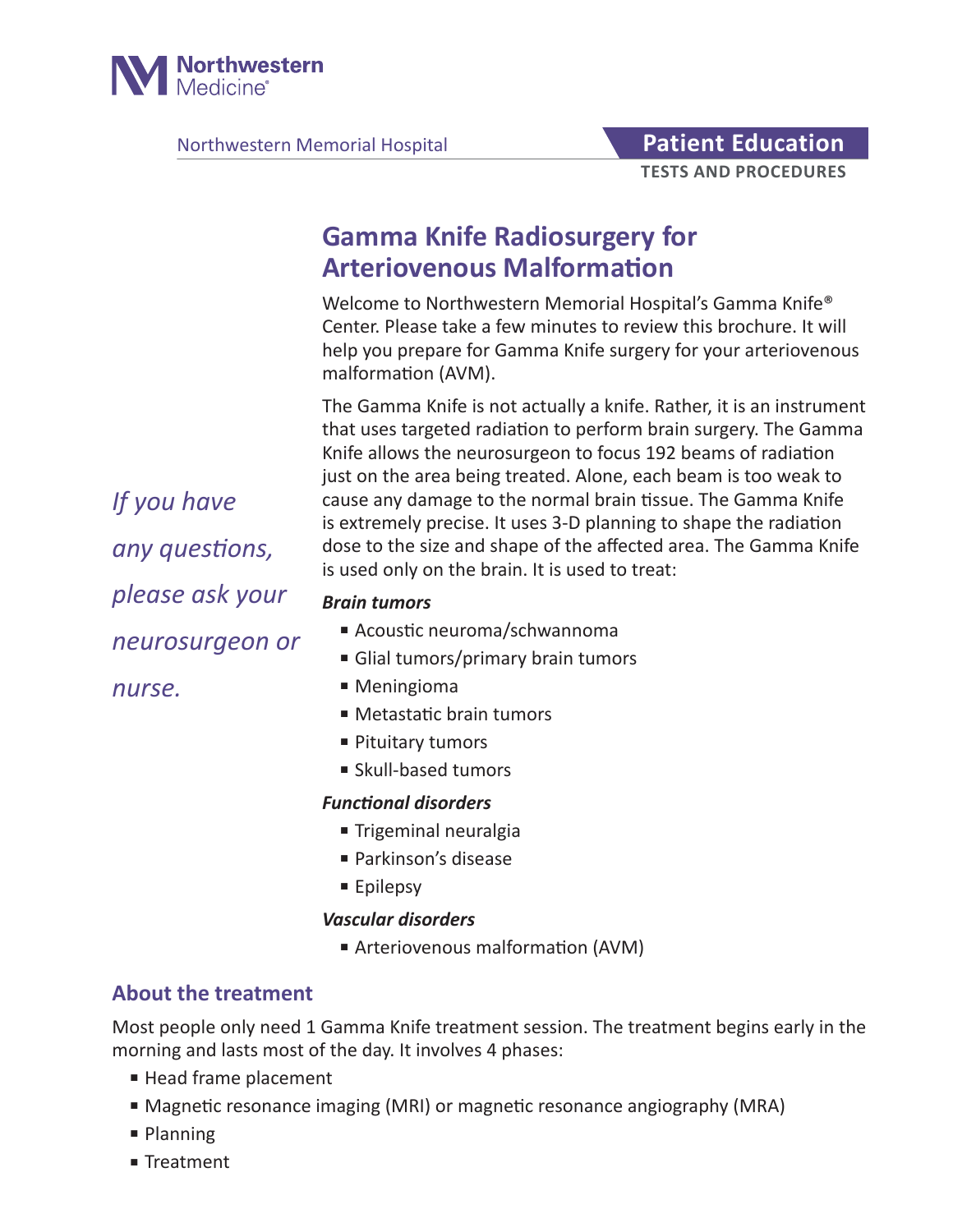The Gamma Knife team consists of a neurosurgeon, radiation oncologist, radiation physicist and registered nurse. Together, the team provides care tailored to your specific needs.

#### **Before surgery**

The Gamma Knife nurse will meet with you or call you. They will review what to expect before and on the day of treatment, including:

- Pre-procedural lab work
- Pre-procedural imaging
- Head frame placement
- Imaging studies
- Treatment planning
- Gamma Knife treatment
- Head frame removal
- Follow-up care

The nurse will also:

- Answer any questions that you have
- Collect your insurance information (pre-certification of insurance coverage is needed.)

## **5 to 7 days before surgery**

\_\_\_\_\_\_\_\_\_\_\_\_\_\_\_\_.

You will be required to complete the following tests before surgery:

- MRI or MRA imaging of the brain Plan to arrive at Galter Pavilion, 201 East Huron Street, 4th floor at **cannom** on
- Blood work

Plan to have blood work at Arkes Pavilion, 676 North Saint Clair Street, 2nd floor (no appointment needed).

## **Night before surgery**

Do not have anything to eat or drink after midnight the night before your procedure. If you need to take medication, take it with sips of water.

## **Day of surgery**

Plan to arrive at \_\_\_\_\_\_\_\_\_\_\_\_\_ on \_\_\_\_\_\_\_\_\_\_\_\_\_\_\_\_\_\_\_\_\_.

Follow these instructions:

- Eat a light breakfast and take your routine morning medications.
- Wear comfortable clothing. You may wear your own slacks during this treatment if they do not have metal in them. Do not wear anything with metal, including undergarments.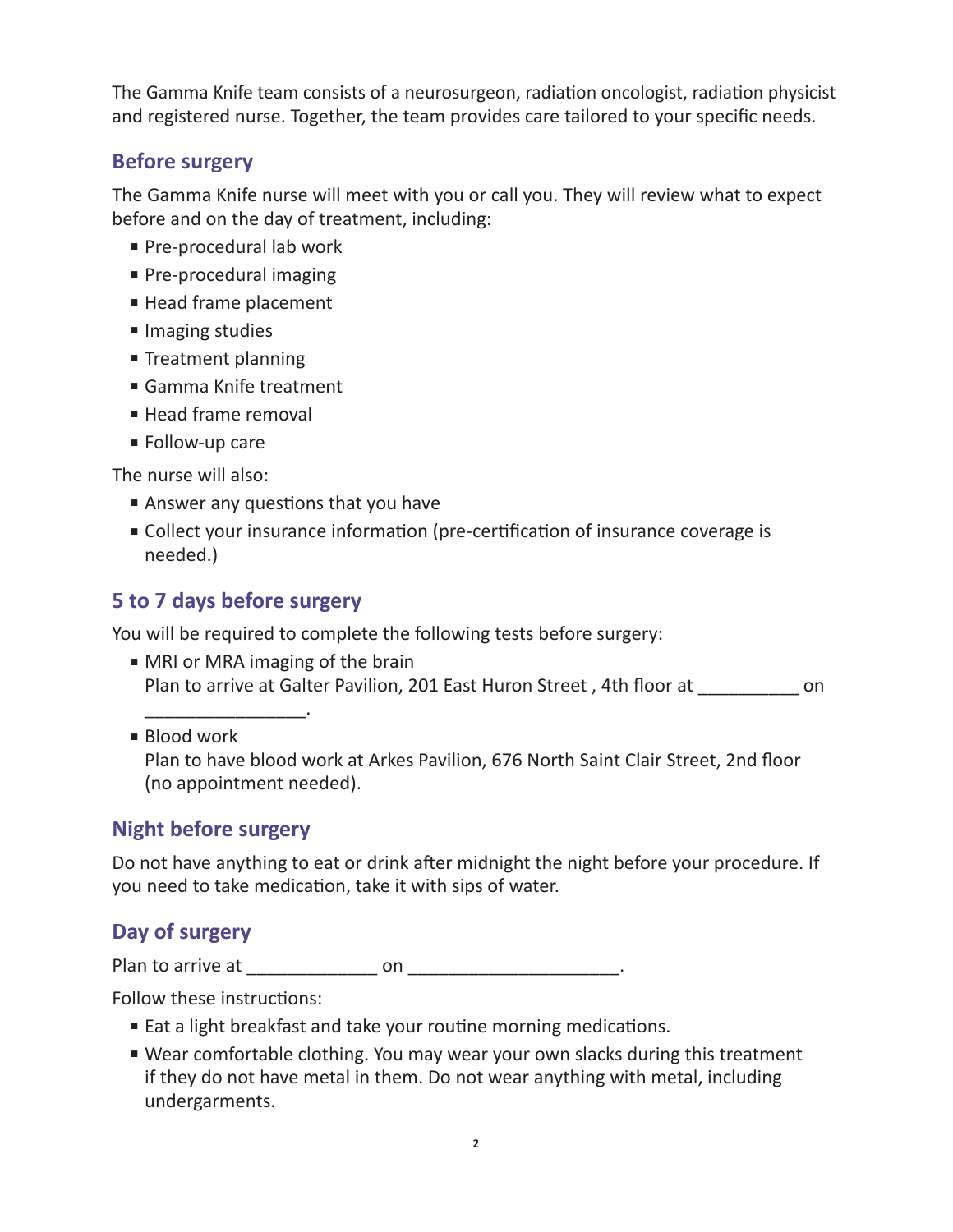- Do not wear any makeup.
- Leave all valuables at home, including jewelry.

If you will be taking a medication to relax before the treatment, you cannot drive. Arrange for transportation to and from the hospital.

Be sure to bring:

- A list of allergies (including iodine or X-Ray contrast).
- A list of all your current medications (prescription, over-the-counter and herbal).

You may want to bring a laptop or iPad, phone/phone charger, book or other forms of entertainment. You may use these while you wait during the planning phase of the treatment.

Please come to Galter Pavilion, 4th floor. Parking is available for patients and visitors in the garage at 222 East Huron Street, across from Feinberg and Galter pavilions. For a discounted rate, please bring your parking ticket with you. Your ticket can be validated at the Customer Services Desks on the 1st and 2nd floors of Feinberg and Galter pavilions, and the 1st floor of Prentice Women's Hospital.

- Check in at the reception desk on the 4th floor (located between Feinberg and Galter pavilions).
- Tell the receptionist that you are having Gamma Knife surgery.

The nurse from the Gamma Knife Department will take you to the Radiology Department.

## **Head frame placement and imaging**

When you arrive in the Radiology Department, we will ask you to change into a hospital gown and hospital pants. We will give you non-slip socks to wear.

Your family will be directed to wait in the lobby on the lower concourse of Galter Pavilion.

The nurse will review the procedure with you, answer any questions and show you the Gamma Knife head frame in detail. They will ask you to sign consent forms. They will insert an IV (into the vein) line. The IV will be used to give contrast (dye) and fluids during the surgery.

The neurosurgeon or neurosurgery resident will place the Gamma Knife frame on your head. The frame will have special markers on its surface. They will use these markers to map the exact location of your Gamma Knife surgery.

The frame will be held firmly in place by 4 pins: 2 on your forehead and 2 on the back of your head. No hair will be shaved from your head and no incisions will be made. Your healthcare team will clean the pin sites with alcohol. They will inject numbing medication into the area. This will help you to be comfortable during the frame placement. You will feel pressure as the pins are put in place. This is normal, and the pressure will subside. The frame will remain on your head until after your surgery.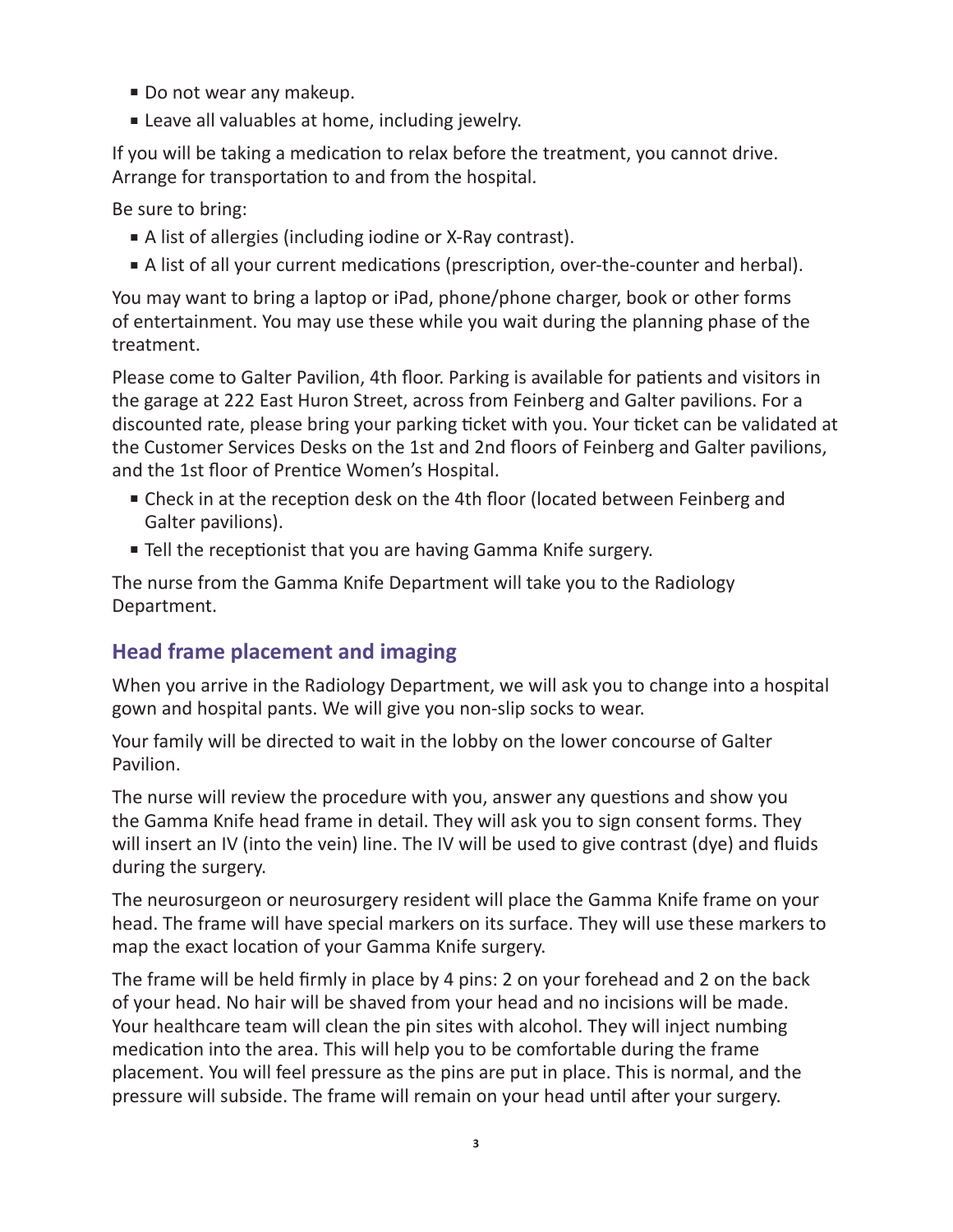Next, you will have an angiogram in Interventional Radiology. Once completed, the nurse will take you on a stretcher to the Gamma Knife Center in the Radiation Oncology Department in the lower concourse of Galter Pavilion. Most patients will need to lie flat for the next 2 to 6 hours. During this time, the nurse will check the puncture site along with your blood pressure and pulse.

You will have a CT scan in the Gamma Knife Center in the Radiation Oncology Department.

## **Planning phase**

After the imaging phase, the planning phase will take place in the Gamma Knife Center. The Gamma Knife team will use a computer to plan your specific radiation treatment. The planning phase may take an hour or more, depending on the size and shape of the area being treated. During this time, we will make sure you are as comfortable as possible. Your family is welcome to wait with you.

#### **Surgery**

After the planning phase, the treatment or surgery phase will begin. The nurse will help you lie on the Gamma Knife treatment table. The team will position your head to direct the radiation to the targeted area of your brain, and your frame will be secured to the table. When your head is in the correct position, the team will make sure you are as comfortable as possible. You may receive medication to help you relax at this time.

Then, the team must leave the room to avoid exposure to the radiation. During the entire Gamma Knife treatment, the physician and nurse will monitor you through a camera. You will be able to talk to the staff through a 2-way intercom. You may listen to music if you like. The staff will check your blood pressure and heart rate. The length of surgery will depend on your specific treatment plan.

## **After surgery**

When your treatment is over, the nurse will remove the head frame. They will apply antibiotic ointment, gauze and Band-Aids® to each pin site. Some patients may have slight bleeding at the pin sites. The nurse may apply pressure to the site for a short time to stop the bleeding.

You will recover in the Gamma Knife area for about 1 hour. You may have a headache from the frame removal. The nurse can give you medication such as acetaminophen (Tylenol®) for the pain. You may also have swelling above your eyes. This is caused by the numbing medication used during the frame placement. The swelling lasts only a short time. The nurse will apply ice packs to your forehead and to the back of your head to help prevent the swelling. It is important to continue to use the ice packs after you go home.

Please arrange for someone to drive you home after the surgery.